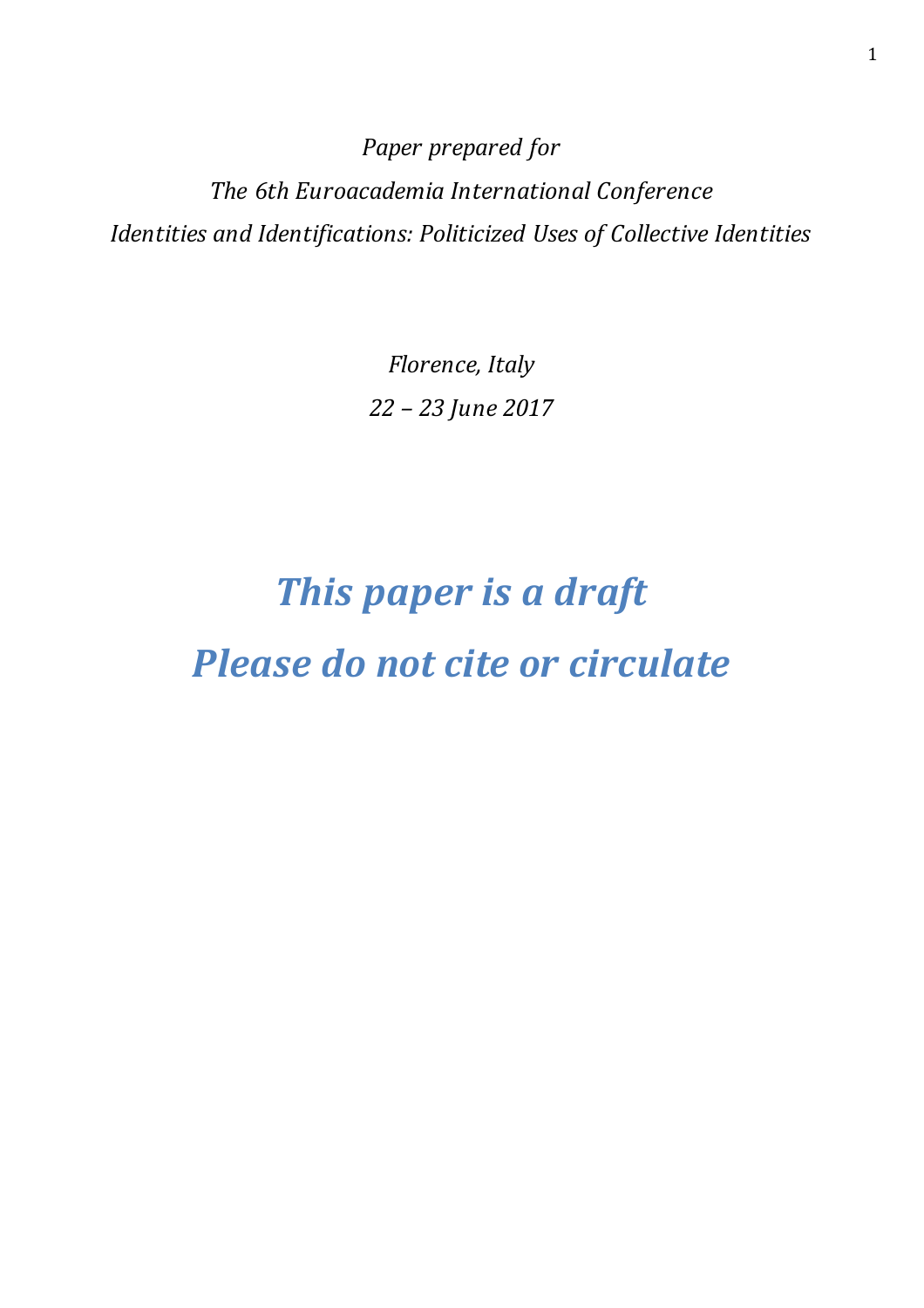2

Title: Self/Other and Nation-State Identities: the Case of the Special Relationship and the Syrian Conflict Authors: Dr. Justin Gibbins (Zayed University, Dubai, UAE) and Shaghayegh Rostampour (Independent researcher, Tehran, Iran)

## Abstract

This paper examines nation-state identity construction through the lens of the Self and Other nexus. In doing so, we have chosen to focus on the Special Relationship between the United States and the United Kingdom and how the Syrian conflict configures Self-Other identity constructions of the alliance. Although taken for granted, the  $UK-US<sup>1</sup>$  alliance is neither unproblematic nor uncontestable, particularly during times of conflict or crisis. Three conceptual approaches are employed. First, through a discourse analytic approach, political elite perceptions uncover patterns of language or discourses in which each state has a certain meaning or role for the other. Secondly, nation-state identities are articulated through such patterns. Finally, these identities can be amalgamated to produce US-UK Others. These symbolize the roles each state is perceived to have by the other and elucidate complimentary and conflictual Self-Other configurations. These structures we categorize as friendly, non-radical and radical Others.

Using an inductive, qualitative approach, we have examined key British and American political spokespeople from parliamentary debates, presidential/prime ministerial speeches and formal official addresses covering the period 2011 to 2015. Identity-based statements have been extrapolated for meaning and interpreted using a discourse analytic method utilizing predication (the meaning attributed to who the states are), presupposition (the background knowledge assumed to exist) and subject positioning (how the meanings relate to one another).

Here we present the findings of this analysis and they can be summarized as follows:

- Both states imbue the other with agency created the conditions of a 'logic of intervention'.
- Values rather than interests continue to forge the alliance although such perceptions have more dominance for the US readings of Britain.
- The traditional political values of democracy, rule of law and freedoms have given way to human values based on humanitarian aid, assistance and refugee support.
- UK multilateralism is sometimes at odds with US unilateralism with fears attached to regional instability.
- America's militarist identity creates tensions in the UK-US alliance.

## Key Words

discourse; identity; Self/Other; Special Relationship; Syria

## Introduction

With a wealth of scholarship on the composition, impact and effects of identity, its study has become a permanent, invaluable and information-rich area of investigation. Within the discipline of International Relations, identities have also become more and more the window from which to peer into the political soul. Identities determine the character and subsequent behaviour of IR-dominant actors including, most prominently, states but also transnational organizations, non-governmental organizations, multinational corporations and the like. As Wendt has elaborated, " …interests presuppose identities because an actor cannot know what it wants until it knows who it is."

The process of othering, however, has perhaps not permeated the political landscape of identity with quite the same vigour as it has other disciplines. De Buitrago labels othering as functioning at the margins of IR work and its underexposure may well be due to its location at the crossing of other fields.<sup>3</sup> In addition, when it is employed, othering has been dominated by a radical reading; namely, that the Self is configured via the Other as a mirror image of oppositional values, beliefs and structures. Common binaries may include, for example, civilized vs. uncivilized, modern vs. traditional, rational vs. irrational, and so on.

Why do IR explanations when analysing identity resort to radical othering? Principally, due to the predominance of the state. Weber, in 1918, defined the state as any "...human community that successfully claims the *monopoly of the legitimate use of physical* force within a given territory.<sup>4</sup> As the recognized authority in waging war, states have been a powerful producer of identities, particularly national identities, which are closely aligned to Self/Other perceptions. As Black has stated:

'State'-building generally required, and led to, war and also was based on medieval structures and practices that included a eulogization of violence. War was very important, not only in determining which dynasties controlled which lands, or where boundaries should be drawn, but in creating the sense of 'us' and 'them' which was, and is, so important to the growth of any kind of patriotism.<sup>5</sup>

As such, more than naturally occurring phenomena within the realist mould, war " …is a major aspect of *being*, it emerges as a production, maintenance, and reproduction of the virtuous self, a way (for men) to achieve an ideal form of subjectivity."<sup>6</sup> War is, therefore, not what a state does but what a state is. States, as key determiners of international affairs, have defined the strengths of their superiority and values through a system of othering that are acted out most potently in conflict.

What about states that have less than antagonistic relations with one another? States that have not defined their histories through conflict with one another or, at least, have not engaged in hostilities for a long time? Friends as well as foes also play out the practices of identity construction and othering. To explore what can be called "...different kinds of difference: more or less exclusive, antagonistic and violent ones",<sup>7</sup> we focus on the Special Relationship – the historical alliance between the US and UK – during the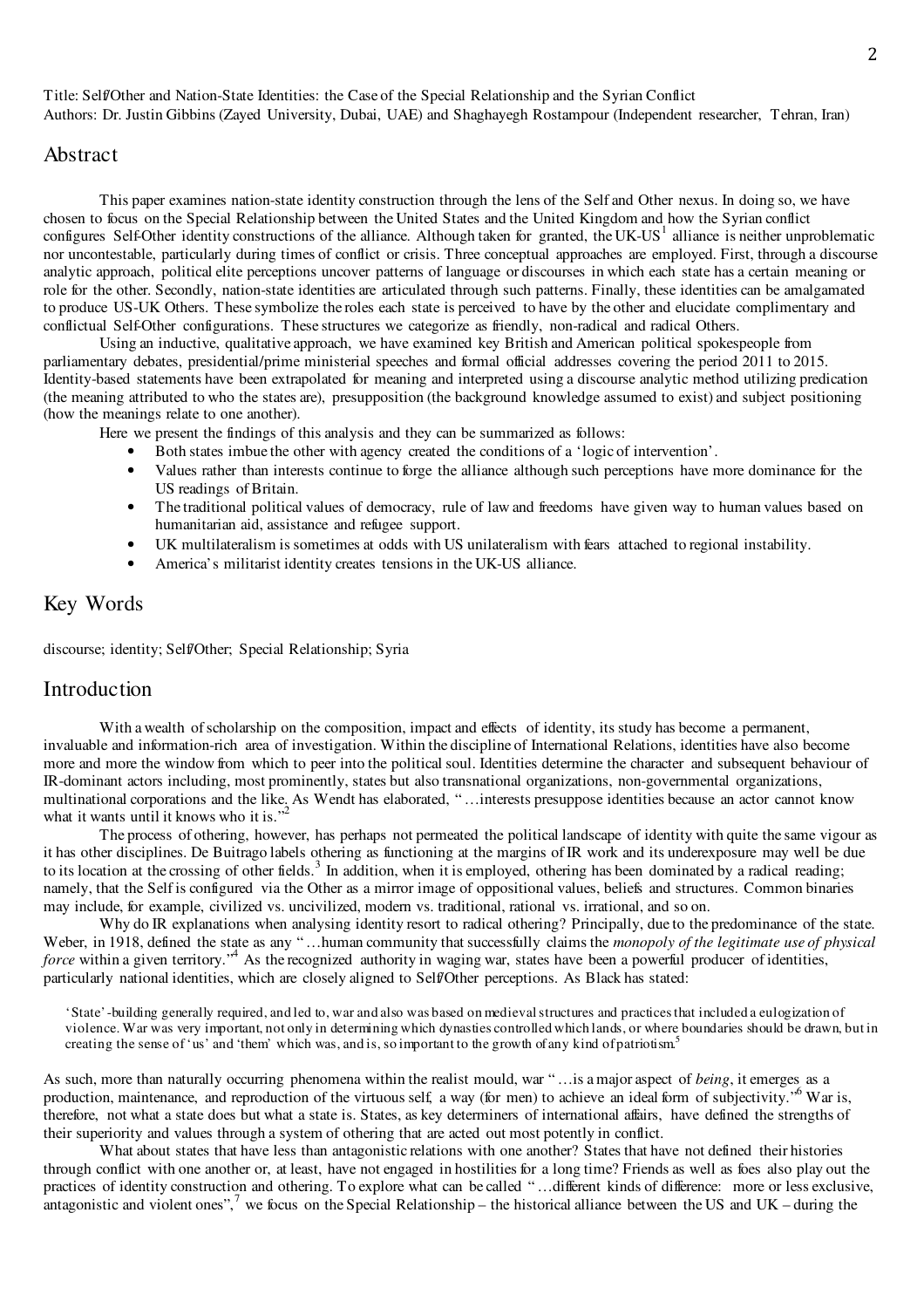3

Syrian conflict. Although it has been argued that mythdom, emotionalism and even self-delusion hound the Special Relationship, it has none the less functioned as a significant foreign policy anchor even if far more so from the British perspective. Historical references attest to this. Popularized by Winston Churchill in 1946 as a plea against American isolationism, the phrase has metamorphosed many times. From "kindred systems of society"<sup>8</sup> envisaged by Churchill, to then Vice President Richard Nixon's accusation of Britain's ill-fated 1956 Suez policy that "reflect the colonial tradition."<sup>9</sup> From the Thatcher-Reagan "sentimental relationship"<sup>10</sup> to the "essential relationship"<sup>11</sup> during the Cameron-Obama administrations. Most recently, in January 2017, Prime Minister Theresa May became the first foreign leader to meet the newly elected President Donald Trump, and the meeting produced broad agreements over economic sanctions against Russia, trade, defence and even underscored US support for British withdrawal from the European Union. Even if not uniquely special, the relationship appeared far from moribund.

However, a preoccupation about arguing what the Special Relationship is can be circumvented by an examination of the nation-state identities of the two states and their grouping around the Self/Other nexus. It is these identities that construct whatever the relationship is or isn't. A myriad of historical events has shaped both states. Dramatic events or critical junctures force statespeople to articulate images of the other. We have taken the Syrian conflict as the event by which each state constructs the other's identity. The choice of Syria is threefold. First, as a present-day conflict, it enables us to draw a contemporary analysis of what the current relationship is between the US and UK is. Second is its impact. A medievalist enemy in the form of the so-called Islamic State, a horrific body count mounting to an estimated 500,000 people,<sup>12</sup> biblical-sized migrations of people impacting on Turkey, Lebanon, Jordan, Germany and elsewhere, and jihadist-inspired terrorist attacks taking place in Europe, North America and the Middle East which have popularized anti-immigration parties in Europe and galvanized vigorous debate on questions of identity, multiculturalism, Islam and security. Finally, starting as a civil war, the conflict quickly spread into the international sphere and hosts a range of domestic, regional and international actors all vying for influence. As such, Syria functions as an "arena for strategic competition"<sup>13</sup> in which states play out their roles according to competing identities. The conflict – much like the first Gulf War of the 1990s and the wars on Afghanistan and Iraq in the 2000s – has become the struggle that has effectively defined the decade. As such, the globalization of the conflict has caused the Special Relationship, amongst of course many other alliances, to redefine what it is in terms of values and in terms of how to respond to such a worldwide threat. Syria is the means to 'test the water' of how the relationship embodies complementing and conflicting Anglo-American nation-state identities.

Our research question asks how the Syrian conflict constructs the Special Relationship in the light of Self/Other relations. It proceeds as follows. The next section outlines the methodological steps taken. Then, we present the empirical findings by grouping the nation-state identities into three categories of othering: friendly, non-radical and radical. These three configurations are defined and then discussed. The results are then summarized in *Figure One*. The conclusion summarizes the outcomes and reiterates the patterns of commonality and difference between the two states. Finally, we highlight the contributions of such an approach.

#### Methodology

Prominent spokespeople, or official discourses,<sup>14</sup> are employed in this study as such individuals are closest to the instruments of policy; i.e. party elites, "have always been major vehicles for the transmission of ideas".<sup>15</sup> High ranking political figures articulate perceptions of the nation and the state, or nation-state identities. These identities, therefore, are readings of both what the state as a political unit and the nation as a cultural one are. In terms of how British spokespeople construct certain US identities, House of Commons and House of Lords debates, presidential/prime ministerial speeches and formal addresses by foreign secretaries are utilized. These total 77 sources. For American perceptions of Britain, secretaries of state and other officials at the departments of state and defence have been employed. These amount to 39 sources. The search criteria range from March 2011, when the Syrian conflict started, up to the end of 2015. Key word searches included 'Syria' linked to 'UK', 'Britain', 'US', 'USA' and 'America'. Only statements directly relating to the war and revealing meanings about the nation and/or the state have been extracted.

These statements have been grouped together to produce patterns of language or discourses. This grouping is based on a threefold discursive approach presented by Doty in her analysis of US identity construction of the Philippines.<sup>16</sup> First, the speeches are analyzed to extract predicates, nouns, verbs and other word parts that give the Other meaning. Second, presupposition employs the background knowledge that is taken for granted. Such context enables us to understand the world within which the Self and Other function. Finally, subject positioning situate the meanings in relation to one another to build a picture of how such connotations relate to one another. These practices taken together construct a number of identities.

These nation-state identities are italicized in the empirical section for clearness. Naturally, one or two utterances of an identity-grounded observation is not in itself a nation-state identity. As such, only those meanings that are recapitulated are included as identities. From these nation-state identities, configured by how each state perceives the other, we amalgamate such findings into composite Others: ideal type nation-state perceptions. These are highlighted in bold in the text again for the purposes of clarity. We summarize all of these findings within *Figure One*. Finally, our methodology is inductive and interpretive. By interpreting the data, and taking note of the inherent fluidity and instability of identities, we create a recent snapshot of how the Special Relationship is defined though the Syrian conflict and how the bond encompasses configurations of similarity and difference between the two states' identities.

## Friendly Othering

Friendly othering can be defined as a set of practices creating a clear association between Self and Other. Friendly Othering can thus be both inclusive and exclusive, while other forms of Othering directly target the latter. This means that in the process of identification, the Self does not discriminate against elements that make the Other a distinct entity. In other words, similarities are far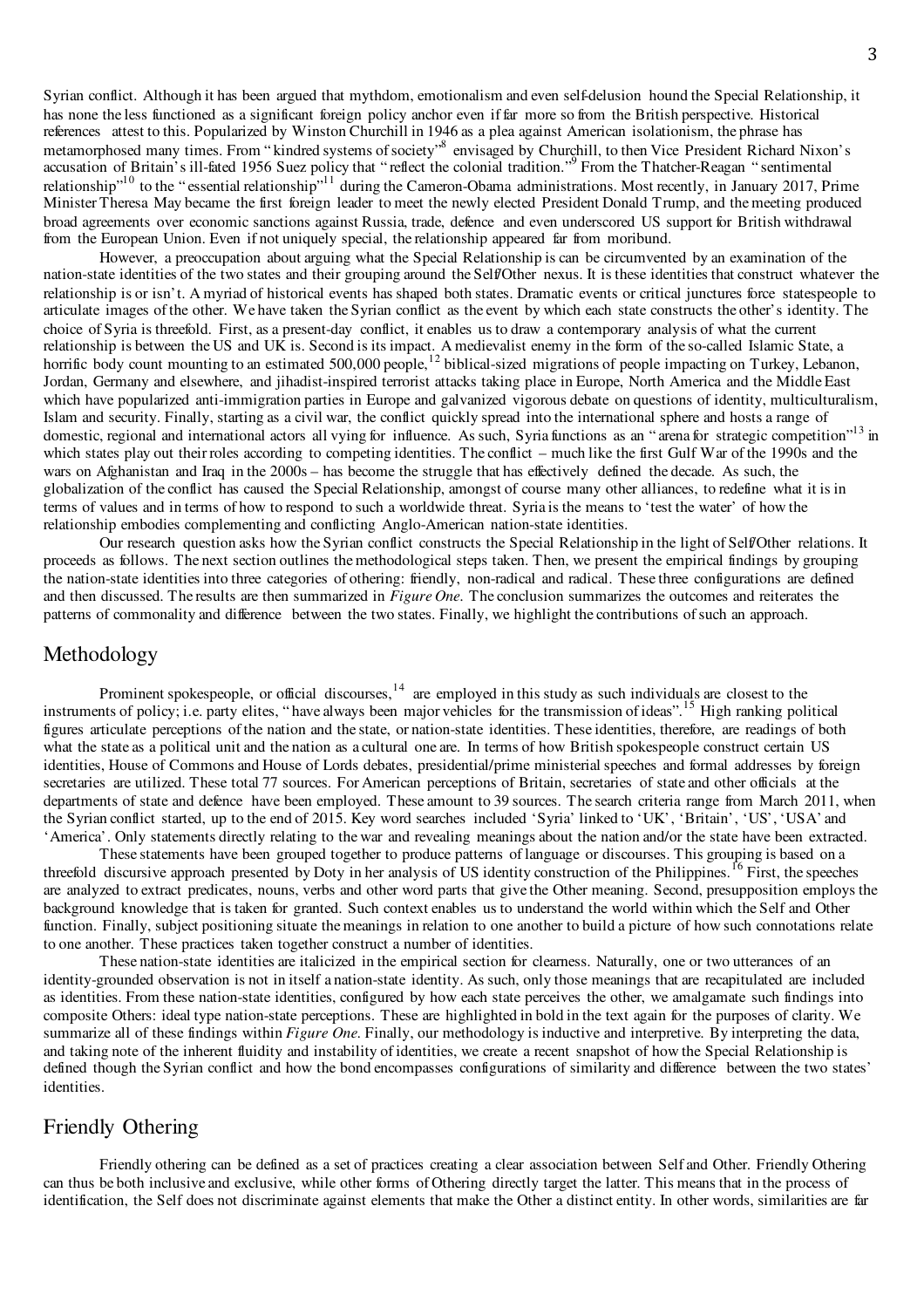more important than differences when forging the sense of the Self. There may be references to common and shared values, culture and interests. What is more, such linking draws upon historical bonds of friendship to suggest that such a closeness is not merely context specific or based on here-and-now factors, but stretches back to a deeply embedded past. In addition, friendly othering may include a far more potent malevolent Other which has the impact of binding Self to Other in dealing with the existential threat.<sup>17</sup> In our case study, from the perspective of the history of the Special Relationship, the alliance during the Second World War is an obvious example of this concept.

Firstly, a sense of agency is completely naturalised. That is, both states are perceived as possessive of influence and the alliance is the means to strengthen each state's impact. References to a coalition are abundant with the term 'ally' deeply embedded and the US constructing Britain also as a 'friend'. The conflict in Syria is cultivated as simply one more event in a series of shared histories in which the alliance is inexorable. The British Foreign Secretary at the time remarked that "...our defence will always be anchored in our unbreakable alliance with the United States of America and in the primacy of NATO."<sup>18</sup> Similarly, his US counterpart, John Kerry, echoed the same: " …the special relationship between the United Kingdom and the United States is really never more prominent than it is right now at this period where we are cooperating on so many different challenges all at the same time. $19$ 

Secondly, both states view the other as defined by a noticeable humanitarian role. That is, each state constructs the other as a paternalistic entity in which we see a shift away from state to human security. Many statements refer to both states as the world's largest contributors of aid and there is a fusion not merely of interests – the need to address the humanitarian cost of the tragedy based on issues of regional instability, but of values – that ameliorating human suffering through aid, assistance and refugee support is who the states are. Traditional political values, perhaps most obviously democracy, rule of law and indelible freedoms, have given way to human values. The Special Relationship, therefore, becomes characterized as an "alliance of values".<sup>20</sup>

Britain constructs the US as having a number of identities closely aligned to Britain's sense of Self. America is an *ally*, *civilian protector*, *codependent*, *defender* and *historical partner*. Its codependency is due to the perception that British support helps or enables a proactive United States to function. Taking place against background British fears of unilateralist military responses, the US can be influenced and bolstered. The historical partner motif is deeply embedded. As one Conservative minister said during a 2013 House of Commons debate, "...the special relationship is economically, socially and historically beyond single events." Nation-state identities cultivated by US elites construe Britain as an *ally*, *civilian protector*, *driven by ideals*, *ethical* and *friend*. The dominant status each state has of the other leads to a 'logic of intervention' in which military involvement must naturally include both states. Minor differences might focus on how the US slightly sentimentalizes the Special Relationship. Britain, therefore, tends to construct US identity in more instrumental terms; that the Special Relationship is defined more through common interests whereas the US perceives the UK in slightly more sentimental and ethical terms. Nonetheless, friendly othering permeates the perceptions each state has of the other. There are clear linkages of historical similarity, solidarity and partnership. Consequently, an amalgam of the various identities produce US as a **cosmopolitan security ally** and the UK as a **transatlantic cosmopolitan security ally**. Cosmopolitan refers to the promotion of human welfare and the promotion of humanitarian efforts. The security-based nature of the alliance is telling. The potency of the relationship comes to the fore when conflict occurs. It is war that solidifies the alliance, not peace. Finally, the transatlantic nature of the British Other is based on its geographical position. America, one might argue, actually has several special relationships dotted around the globe. However, its view of Britain is lodged uniquely within America's historical commitment to Europe.

### Non-radical Othering

Non-radical othering can be characterized as a process of mild differentiation. Patterns of cooperation and agreement certainly exist focusing on what the Other and Self share, but such configurations function with major qualifications that exclude what the Self is not. There is collaboration between Self and Other whilst each retains its independence and sovereign decision making. Altercasting, persuasion and pressure are also typical. Such an example might be Britain's policy towards the US during the 1960s. The British Prime Minister Harold Wilson resisted the appeals from President Johnson to send British troops to Vietnam despite the fact that Britain supported US foreign policy in relation to the containment of Communism.

 A principal tension exists over the role the US has in Syria. Britain configures America as the natural leader; Syria as a conflict within which the United States, due to its superpowerdom, must be logically drawn. The US, from the British perspective however, appears unstable and rudderless. For example, a Conservative Minister stated that " President Obama, who has been hugely reluctant to be involved, in any way, militarily in Syria, has nevertheless been persuaded",  $^{22}_{22}$  with Lord Ashdown, former leader of the Liberal Democrats, castigating the American leader as "... nervous, hesitant and cautious".<sup>23</sup> The frustration stems from the way the UK constructs an American power headed by an administration that is abrogating its global responsibility.

 Identity agreements exist in terms of how both the US and UK see the need for a network of other states and powers to tackle the forces ripping Syria apart. Fears of unilateralist action, and concerns over Middle East interference with the shadow of the wars in Afghanistan and Iraq undoubtedly looming, galvanize both states to support a global coalition. NATO, the UN, France, Saudi Arabia, other Gulf states and particularly Iran and Russia due to their support of the Assad government all play a major role. Thus, rather than a regional conflict, the war has become globalized with the Special Relationship perceived as having a defining role in galvanizing international support for the conflict's resolution. As President Obama announced in separate statements at the end of 2015, " We look forward to having British forces flying with the Coalition over Syria<sup> $24$ </sup> and "Just as the United states is doing more in this fight – just as our allies France, Germany, and the United Kingdom, Australia and Italy are doing more – so must others."<sup>25</sup> As such, Britain configures the US as an entity that can be influenced and shaped by itself whereas America sees Britain as having a notable although by no means necessarily leading role in the conflict.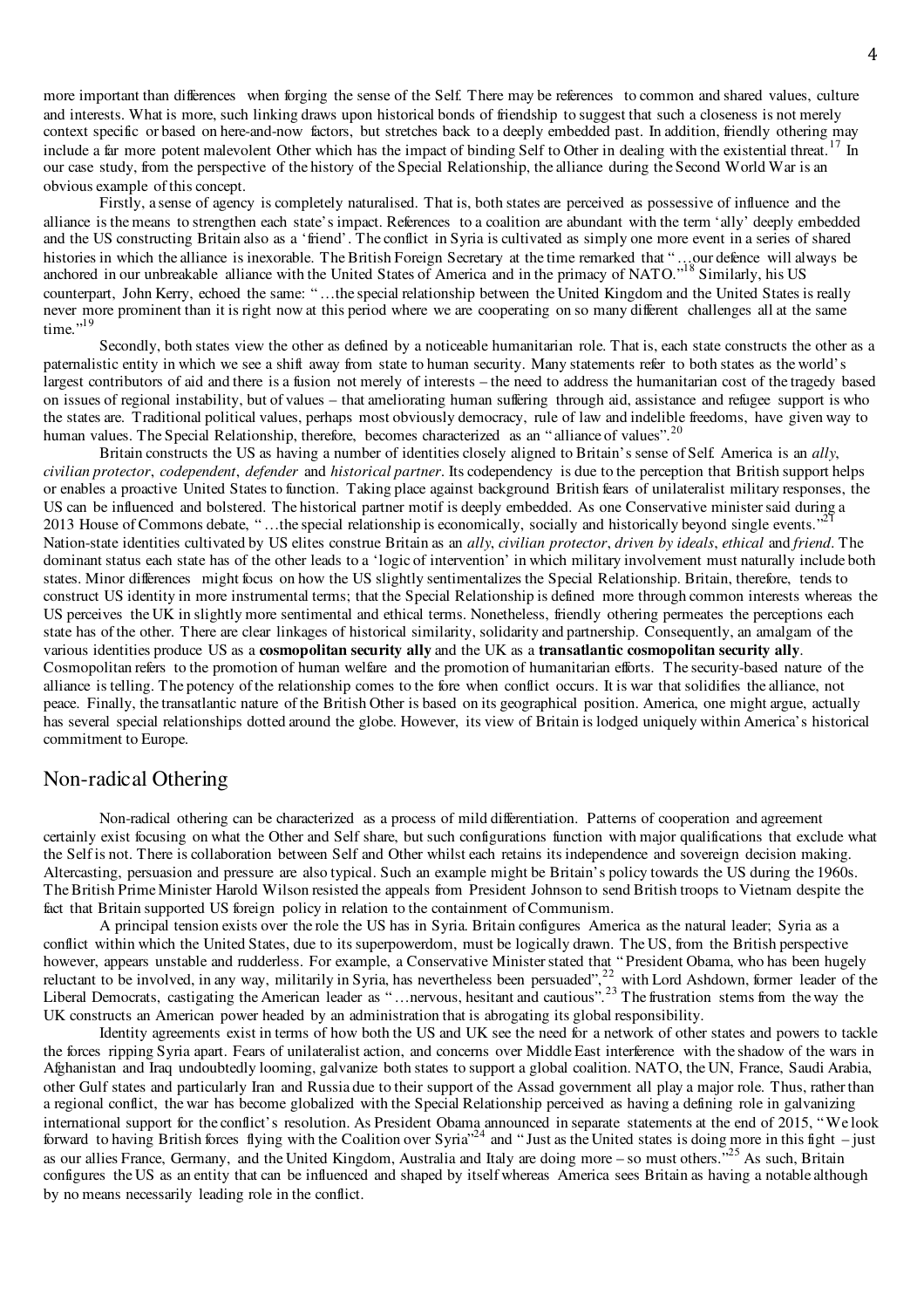To sum up, Britain construes the US as being a *global actor*, *malleable*, *pragmatist*, *role model* and *unstable*. US power is unquestionable although doubts relate more to American leadership. The US has the potential to function as role model for resolving international conflict, as a global galvanizer to settle disputes, but such capacity must be influenced by other states including Britain. The US constructs Britain as a *balancer*, *cooperator*, and *global actor* as well as being *rational* and *unified*. As a balancer, Britain is able to counter threats whilst its cooperator and global actor statuses enable it to be an agent to animate a badly needed consensus of regional and global commitment to the Syria campaign. As a unified and rational actor, Britain's contributions are seen as strategically significant and legitimate. As such, a composite of the identities produces a US as a **coalition leader** and a UK as a **coalition builder**. The process of othering produces some notable commonalities about how each defines the other in terms its role. The necessity of each being part of a broader coalition sits once again against the backdrop of fears over unilateralist responses and the broader anxiety over producing another Iraq. American power is naturalized as the global leader due to its capacities and capabilities but the governance of such a leviathan is questioned. In short, does the US leadership possess the will to carry out America's historical role?

### Radical Othering

Radical othering depicts clear patterns of dichotomization and the 'enemy Other'. This form of othering is the most distinctive way of excluding what the Self is not. Clear nexuses of difference position the Self unambiguously in contrast to the Other. Such divergences might also be indicative of shifting identities and realities. Despite the notion of radical othering being attached to enemy images, it can also play out less violently although be no less indicative of difference. For example, the 1956 Suez Crisis, with what Bially Mattern very aptly labels the British lion and American eagle identities, revealed unquestionably how the British Self or " the going" had been supplanted by the American Other or "the coming".<sup>26</sup>

Patterns of difference cluster around two dominant identity clashes. The primary friction concerns the issue of militarism. From the UK perception, armed responses are demonized in three important ways. Firstly, such reactions are seen as destabilizing, counterproductive and neo-colonialist. One Labour party member argued that " …the idea of the west on its own – America and Britain – taking a war to the middle east is completely wrong".<sup>27</sup> Secondly, military action is simply seen as unpopular by the vast majority of states. As Jeremy Corbyn remonstrated in 2013 when asking the Prime Minister if he had told President Obama and Secretary Kerry:

'Stop spending all your energies flying desperately around Europe and north Africa looking for allies in a war that nobody wants. Instead, put them into bringing about a diplomatic peaceful solution that must include Iran, Russia and all the neighbouring countries, most of whom do not support a war anyway?'<sup>28</sup>

Finally, an unquestioning commitment to the US raises important fears over sovereignty. Anxiety exists over a Britain whose foreign policy is effectively determined by the United States. For example, " …why a sovereign independent state called Great Britain should automatically fall into line in support of military action." $^{29}_{\sim}$  As such, statements such as "... not simply following America's coat tails"<sup>30</sup> and " [t]his government is not America's poodle"<sup>31</sup> underscore the argument that any British involvement should not be taken for granted and the development of a common strategy for Syria does not supplant the self-determining nature of the contributing states.

The second identity can be identified through a multilateralist/unilaterlist nexus. Despite America spokespeople highlighting the need for coalition building, such responses are orchestrated through a hard power response. Curiously, one core of British political figures see the US administration as prevaricating and hesitant. Nonetheless, a dominant US nation-state identity is still one ensconced in military terminology. The language of hard power is a dominant quality of America's own self-image and, as a consequence, it recognizes those same attributes in close allies. US configurations of Britain are structured in this manner, insisting on Britain's leading role yet emphasizing its preeminent role. Multilateralism must effectively fit in with America's terms and therefore is interpreted as unilateralism in another name.

Consequently, US nation-state identities are overwhelming negative: *bellicose*, *destabilizer*, *hyper-militarized*, *nationalist*  and *volatile*. The UK and other states have a notable mentoring role: to try to check and influence American power. With Syria plagued by a myriad of vying actors, the need to try to harness American stimulus seems essential. America's nationalist identity seems predicated on the argument that it alone possesses the authority to harness other states' involvement in the conflict. Britain is constructed as *activist*, a *combatant*, *dedicated*, *dominant* and *legitimate*. UK presence is seen as right and proper and it is undeniably configured as an important, respected and necessary actor. As such, America is configured as a **military unilaterlist hegemon**. Britain is construed as a **major military power**. Othering occurs over fundamental misperceptions between Self and Other. The American self-image views its own military identity as positive and subsequently projects Britain as America-like. Britain itself, certainly not objecting to its own historicized military past, nonetheless views action as occurring both as a last resort and as part of a global alliance. In addition, American pre-eminence creates the belief that the US leads and others simply follow. Such a presupposition sits uneasily with British perceptions.

 The following figure summarizes the findings in relation to friendly, non-radical and radical othering. US nation-state identities, produced from the British discourses, are listed along with UK nation-state identities generated from the American political elite perspective. These have produced distinct 'US as Other' and 'UK as Other' categories. These images are linked by patterns of friendly, non-radical and radical othering that are also explicated: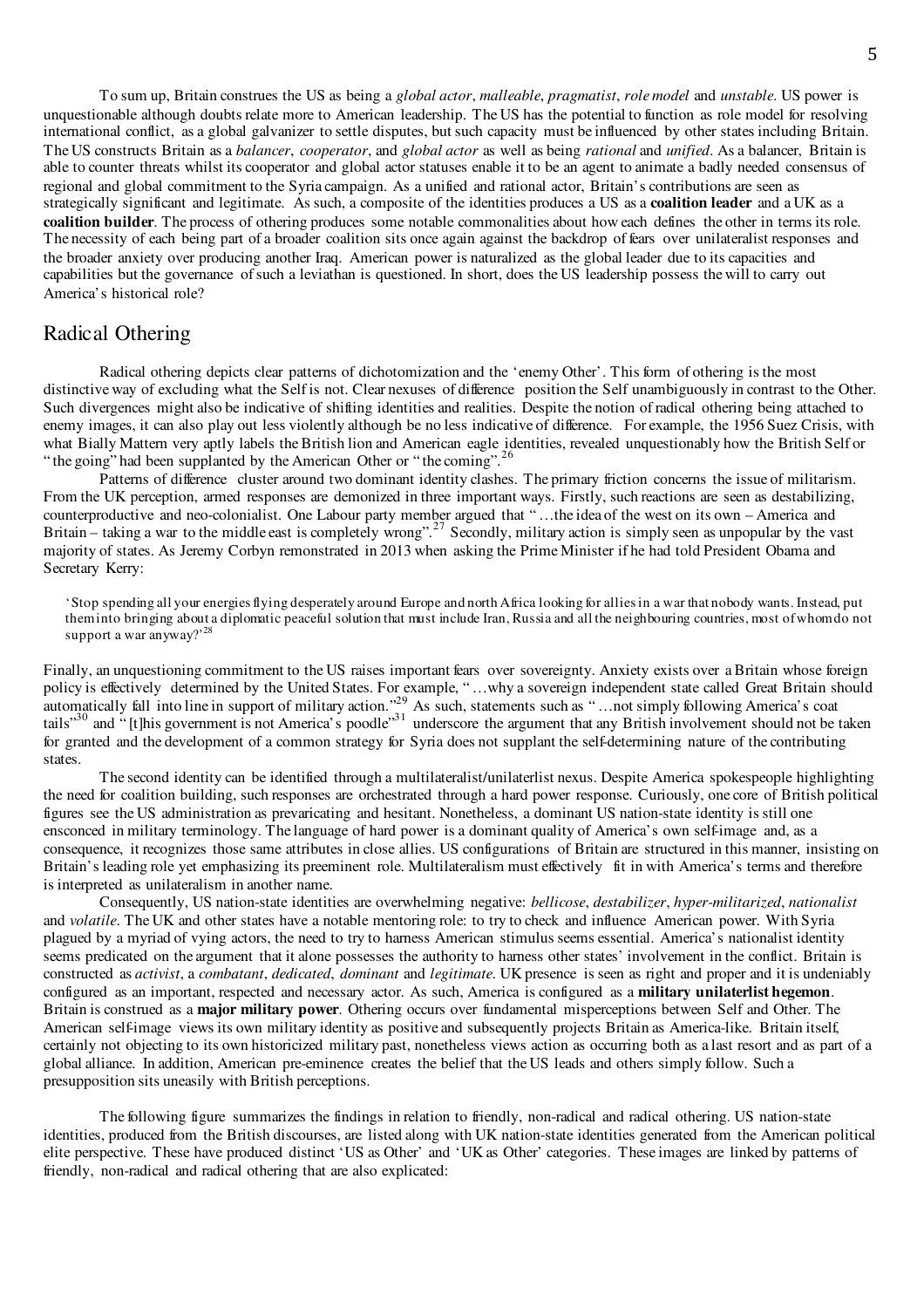Figure One: Self/Other Configurations within the Special Relationship



Non-radical Othering (mild linking/differentiation): Radical Othering (strong differentiation):

#### **Conclusion**

Othering is certainly an inevitable and permanent condition of identity construction. However, an obvious question concerns which Other(s) win(s) out? Is there any configuration, either how the US constructs Britain or how Britain that constructs the UK, that is dominant and hegemonic? Any essence of meaning that defines the Special Relationship in its entirety? There are two aspects to this. First, the contestable and ever-reinventing nature of othering and identity construction ensures their constant evolution. No Other is the perennial Other; no identity that produces the Other never changing; no Self subsequently static. The identity of a state produces policies that are a product of the identities and also inform and reshape those very identities. Secondly, that is not to say that the Special Relationship does not have dominant characteristics that cannot be surmised. The othering each state has of its counterpart does illuminate certain key elements that cluster around positive and negative meaning.

Three elements can be highlighted. The Special Relationship is fundamentally agential. It is simply deemed to matter within international politics. Born out of historical practices, wedded to a common approach to necessity and governed by an interventionist logic, it has two instrumental purposes: it enables the USA to adulterate unilateralist fears by locking its foreign policy into its everally, Britain; and it affords Britain a voice on the international stage it would never ordinarily have. The Special Relationship is the mechanism both states have to bolster and globalize their self-images. Friendly othering underscores this strategy as both states share a historically embedded common approach of engagement. They effectively both articulate the same dangers and both behave in similar ways towards such threats.

In addition, the alliance is underscored by values. As already mentioned, there has been a notable shift away from privileging political values to human ones. Political values might centre on indelible freedoms, democratic institutions and the rule of law, to name a few. Noticeably, there is less fraternalism articulated from the British perception. There is less of an appeal to an almost spiritual and ethereal sense of belonging and, instead, the Special Relationship is more of a strategic mechanism for shoring up British defensiveness. In short, it seems that both states have somewhat grown out of the original articulation of the Special Relationship. With a host of other important states and international organizations mentioned, the urgency of international relief over mere bombing and the need for multinationalism, we can say that such global issues are seen as unresolvable either by a single superpower, a special relationship or any small alliance of states. Global threats require global action and the strength of the Special Relationship lies in its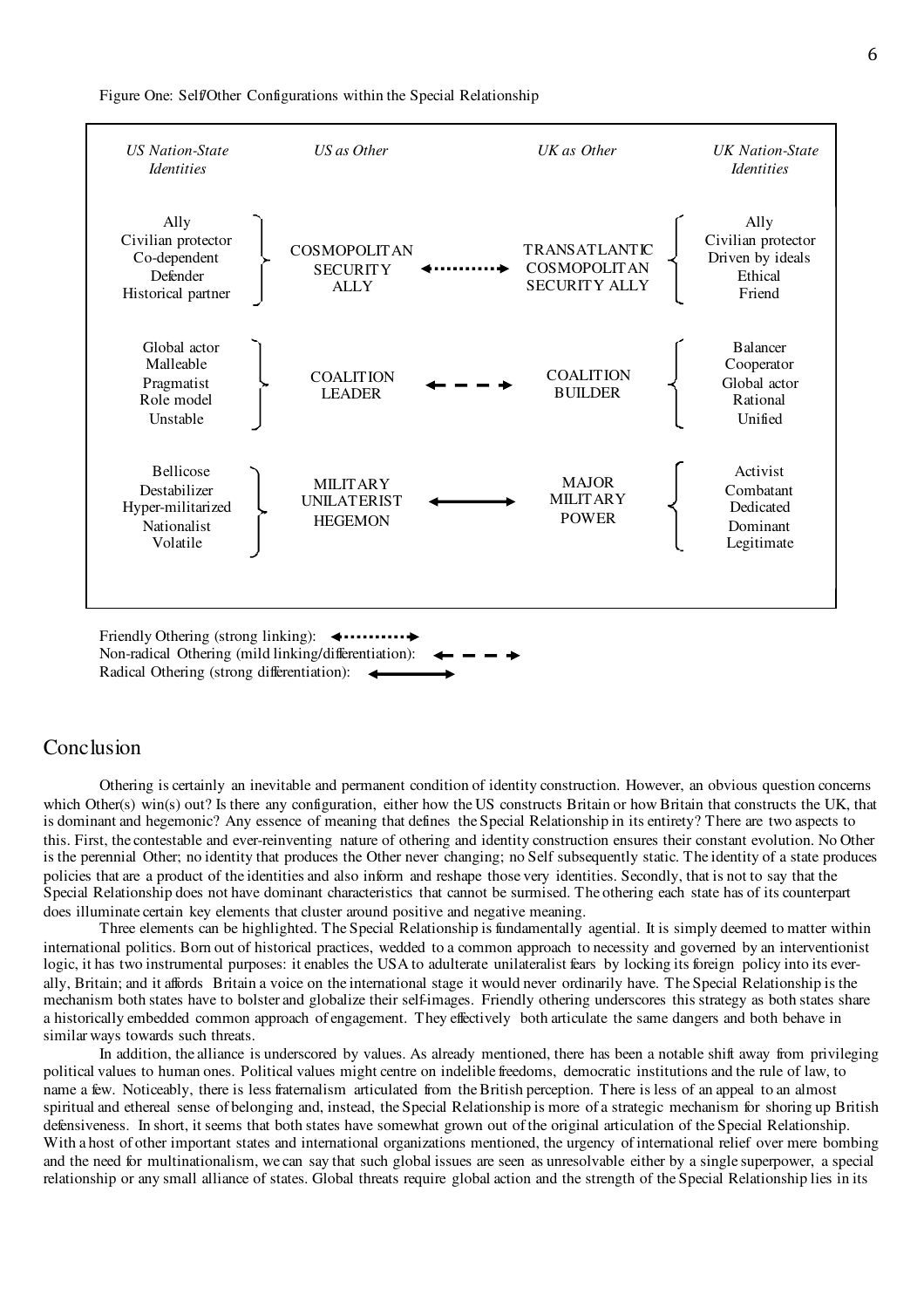ability to galvanize such an internationalist response. Non-radical othering certainly emphasizes some of these similarities and divisions.

The final observation concerns the role of the military. It has been observed before that a Hobbesian-Kantian schism divides the US and Europe.<sup>32</sup> From the discursive analysis, one can see that although Britain could not be regarded as Kantian as some of its European partners, and certainly possesses a militarized identity, one might configure the differences over perceptions of military action by the US-UK as indicating a Hobbesian-Lockean divide. The US is clearly at home with its self-image as military hegemon. Britain casts two notable shadows of doubt on this. One is simply fear of American unilateralism that can destabilize Syria further and mire the US, Britain and others in protracted, costly and much broader conflict. The other concerns the aimlessness of the American administration that lacks impetus and direction, and is in dire need of influencing. From the American point of view, British hawkishness is perceived positively which certainly jars with the UK's self-image. As such, radical othering permeates these perceptions and such contrast is indicative of identity clashes between the two states. To sum up, in terms of our analysis, the Special Relationship is agential, value-laden and lodged within the proactive use of military force.

What contributions can such a theoretical approach make? There are two points worth closing with: one specific to this research and one general. First, in terms of the Special Relationship, or other such international alliances, our approach opens up the vista to incorporate both stasis and change. Stasis, because identities can be read with an eye to seeing common articulations of identity in previous crises or critical junctures; change, because identities, although 'sticky', are subject to change due to the very crises that shape them. Instead of the 'taken for granted' meaning of the Special Relationship whereby it is simply assumed to exist, or indeed its counterpoint whereby it is perceived as a fantasy, any relationship and its meaning can be tested empirically through a discursive analysis that creates meaning and identities and, in turn, uncover whatever the affiliation is or isn't.

In terms of a general observation, otherness within international relations, as iterated earlier, has frequently been predicated on the radical enemy Other and this study attempts to open up such parameters to envelop how articulations of commonality and not just difference might impact on a state's sense of Self and subsequent behaviour. As Hansen has remarked:, " ...I would hold that there might be a tendency within poststructuralism to conclude too quickly that the only possible relationship between state and Others is the latter one, and that all foreign and security policies therefore have to be built on a conquest of the Other."<sup>33</sup> Our approach, therefore, contributes to the burgeoning scholarship on other Others. Wæver, for example, has highlighted how Europe's past functions as its Other – a violent, nationalist history shaping a post-sovereignty, integrationist present.<sup>34</sup> Patomäki has also investigated this notion of temporal othering, or " ...what we are can be defined in terms of critical distance from what we once used to be. And what we may become – and would like to become – can be defined in terms of critical distance from what we are now." Finally, conceptual or imagined othering adds further light to practices of identity formation. Chimerical or fabricated allusions also function as potent generators of Others. As Taylor elaborates: " Long-standing historical notions of identity are not rendered irrelevant for all the arguments that they may be 'mythical' or 'imagined'. Imagined essences of identity are potent social forces".<sup>36</sup> In short, different forms of othering can contribute to building a more detailed and comprehensive account of how states' identities become shaped by a wide range of Others: Manichean and hostile, cooperative but cautious, fraternal and collaborative, real or imagined, past or present. Such investigations can all help build up a more comprehensive and nuanced picture of who states are. In keeping with constructivist thinking, we argue that such findings are fundamental for determining what states do.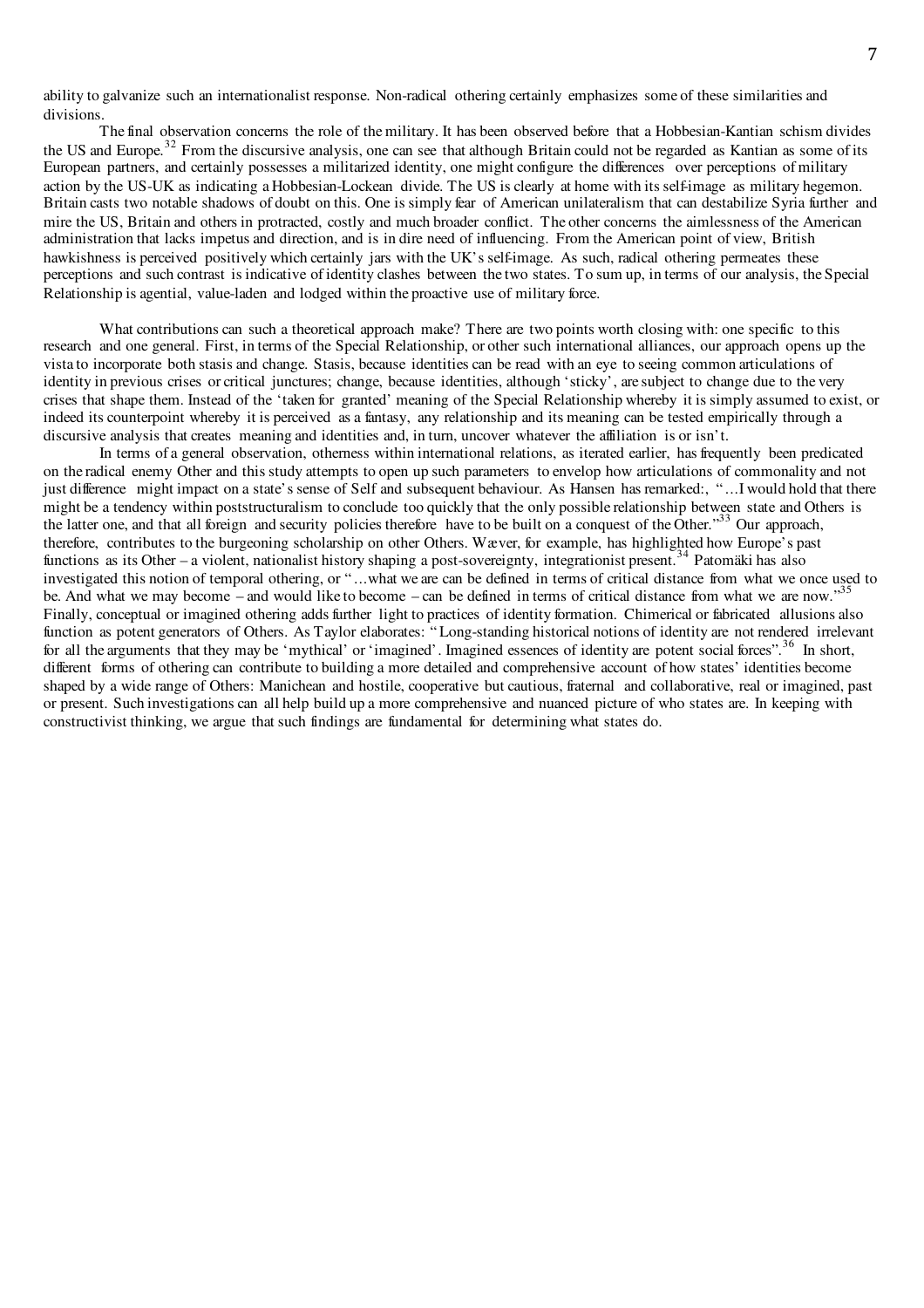## References

<sup>1</sup> Anglo-, British and UK are by no means synonymous. However, for the purposes of this paper, they are all used to define the United Kingdom as a political, national and historical entity.<br><sup>2</sup> Alexander Wendt, Social Theory of In

Alexander Wendt, *Social Theory of International Politics* (Cambridge: Cambridge University Press, 1999), 231.

3 Sybille de Buitrago, "Introduction: Othering in International Relations: Significance and Implications," in *Portraying the Other in International Relations: Cases of Othering, Their Dynamics and the Potential for Transformation*, ed. Sybille de Buitrago (Newcastle: Cambridge Scholars Publishing, 2012), xiii.

4 Max Weber, " Politics as a Vocation", Speech given at Munich University" (1918), in Hans H. Gerth and C. Wright Mills (eds.) *From Max Weber: Essays in Sociology* (London: Routledge), 78 5 Jeremy Black, *W hy W ars Happen* (London: Reaktion Books, 1998), 64.

6 Michael J. Shapiro, *Reading the Postmodern Polity: Political Theory as Textual Practice* (Minneapolis, Minnesota: University of Minnesota Press, 1992), 460

7 Thomas Diez, " Europe's Others and the Return of Geopolitics," *Cambridge Review of International Affairs*, vol. 17, no. 2 (2004), 322.

<sup>8</sup> Winston Churchill, "The Sinews of Peace" (speech, Westminster College, Fulton, Missouri, USA, March 5, 1946).

9 Keith Lyle, *Suez: Britain's End of Empire in the Middle East* (New York: St. Martin's Press, 1991), 425.

<sup>10</sup> Christopher Coker, "Britain and the New World Order: The Special Relationship in the 1990s," *International Affairs*, vol. 68, no. 3 (July, 1992), 408.

<sup>11</sup> Andrew Porter, "Barack Obama and David Cameron to rename special relationship the 'essential relationship'," *The Daily Telegraph*, May 24, 2011, accessed May 20, 2017. http://www.telegraph.co.uk/news/worldnews/barackobama/8532120/Barack-Obama-and-David-Cameron-to-rename $s_{\text{p}}$  special-relationship-the-essential-relationship.html<br> $\frac{12}{12}$  Engine

<sup>12</sup> Emma Graham-Harrison, "Millions displaced and 500,000 dead – will new peace talks end Syria's agony?," *The Guardian*, January 21, 2017, accessed May 28, 2017.

https://www.theguardian.com/world/2017/jan/21/peace-talks-syria-russia-astana-kazakhstan

<sup>13</sup> Martini, Jeffrey, Erin York and William Glendon Young, "Syria as an Arena of Strategic Competition" (Santa Monica, CA: RAND Corporation), 2013. https://www.rand.org/pubs/research\_reports/RR213.html. Also available in print form.

<sup>14</sup> The methodological steps are more fully explained in Justin Gibbins and Shaghayegh Rostampour, "The Special Relationship, Nation-State Identities and the Syrian Conflict," (journal article under review).

<sup>15</sup> Martin Marcussen, Thomas Risse, Daniela Engelmann-Martin, Hans Joachim Knopf and Klaus Roscher, "Constructing Europe? The Evolution of Nation-State Identities," *Journal of European Public Policy*, vol. 6, issue 4 (1999), 615.

<sup>16</sup> Roxanne Doty, "Foreign Policy as Social Construction: A Post-Positivist Analysis of U.S. Counterinsurgency Policy in the Philippines," *International Studies Quarterly*, vol. 37, no. 3 (1993), 297-320.

<sup>17</sup> From the perspective of the Copenhagen School, this process can be seen as a means of Securitization. The securitizing agent, namely the Self, sees its Selfness threatened. It makes sense of the potential threat to its security to an external audience (such as other states or an international organization) or an internal one (the state itself). The Other becomes the ally to tackle the threat facing the Self.

<sup>18</sup> William Hague, "Foreign Secretary's Speech" (Manchester, UK, 2011). http://www.britishpoliticalspeech.org/speech-archive.htm?speech=346

<sup>19</sup> John Kerry, "Remarks With U.K. Foreign Secretary Philip Hammond Before Their Meeting" (Carlton Gardens, London, UK, February 21, 2015). https://2009-2017.state.gov/secretary/remarks/2015/02/237738.htm

<sup>20</sup> John Kerry, " Remarks With United Kingdom Foreign Secretary William Hague" (United Kingdom Foreign and Commonwealth office, London, UK, September 9, 2013). https://2009-2017.state.gov/secretary/remarks/2013/09/213956.htm

<sup>21</sup> Michael Fabricant, "House of Commons Speech" (October 8, 2013), vol. 568, col. 4WH.

<sup>22</sup> Malcolm Rifkind, "House of Commons Speech" (July 11, 2013), col. 598.

<sup>23</sup> Lord Ashdown of Norton-sub-Hamdon, "House of Lords Speech" (August 29, 2013), vol. 747, col. 1734.

<sup>24</sup> Barack Obama, "Statement by the President on Counter-ISIL Steps by the United Kingdom and Germany" (December 2, 2015).

- https://www.whitehouse.gov/the-press-office/2015/12/03/statement-president-counter-isil-steps-united-kingdom-and-germany
- Barack Obama, " Update on Military Campaign Against ISIL" (December 14, 2015).

http://www.americanrhetoric.com/speeches/barackobama/barackobamacounterISILupdate12-14-15.htm

Janice Bially Mattern, *Ordering International Politics: Identity*, Crisis and Representational Force (London and New York: Routledge, 2005), 131.

 $^{27}$  Hazel Blears, "House of Commons Speech" (September 26, 2014), vol. 585, col. 1282.

<sup>28</sup> Jeremy Corbyn, "House of Commons Speech" (September 9, 2013), vol. 567, col. 697.

<sup>29</sup> John McDonnell, "House of Commons Speech" (August 29, 2013), vol. 566, col. 1461.

<sup>30</sup> Greg Mulholland, "House of Commons Speech" (September 26, 2014), vol. 585, col. 1349.

<sup>31</sup> Barry Gardiner, "House of Commons Speech" (September 26, 2014), vol. 585, col. 1353.

<sup>32</sup> Robert Kagan, *Of Paradise and Power: America and Europe in the New World Order* (New York: Alfred A. Knopf).

<sup>33</sup> Lene Hansen, "The Case for Seduction? Evaluating the Poststructuralist Conceptualisation of Security," *Cooperation and Conflict*, vol. 32, issue 4

(1997), 390.

<sup>34</sup> Ole Wæver. " Identity, integration and security: solving the sovereignty puzzle in EU studies," *Journal of International Affairs*, vol. 42, issue 98, issue 2 (1995), 409. Cited in Joachim Alexander Koops, *The European Union as an Integrative Power: Assessing the EU's 'Effective Multilateralism' with NATO and the United Nations* (Brussels: Brussels University Press, 2011), 135.

<sup>35</sup> Heikki Patomäki, "Is a Global Identity Possible? The Relevance of Big History to Self-Other Relations", *Refugee Watch*, (13) 36, 64.

<sup>36</sup> David Taylor, "Social Identity and Social Policy: Engagements with Postmodern Theory," *Journal of Social Policy*, vol. 27, issue 3 (1998), 345.